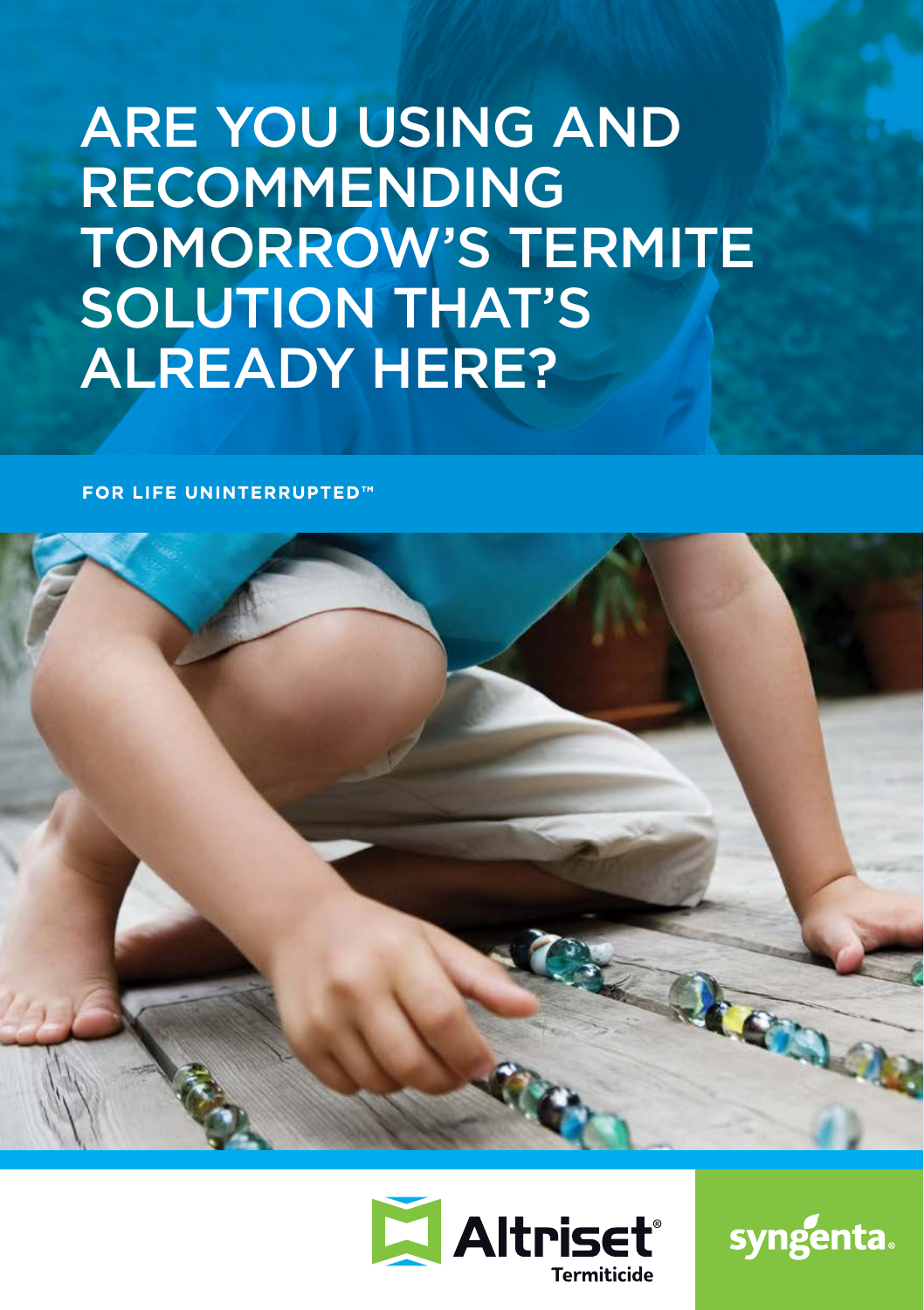Here is what some leading pest controllers who are experiencing success with ALTRISET had to say about it.

**"**

**"** *for complete, unprecedented colony transfer. It's our product of choice, it's safer and very effective. Termite damage stops soon after treatment, but the termites die slowly, allowing 80% of our customers go with ALTRISET.* 

NICK BENTLEY FROM FRONTLINE TERMITE AND PEST CONTROL, YARRA VALLEY, VICTORIA.

*We only use termiticides that we have complete confidence in. Safety to our customers and employees is a key issue and company policy, ALTRISET is a great fit due to the non-toxic label. Its mode of action ensures termites "stop feeding" in 2 to 4 hours, but live long enough for colony transfer to other nest-***"** *mates. ALTRISET is an exceptional product.* **"**

DAVID CLOAKE FROM SANDGATE PEST CONTROL, BRIGHTON, QLD.

ALTRISET is our flagship product for termite control. It's incredibly effective, but most of all **"** it's safer to our customers and our technicians. **"**

TOM BOSCHMA FROM SPECIALIST TERMITE CONTROL, MELBOURNE, VICTORIA. (NATIONAL PEST MANAGER OF THE YEAR 2014 AND 2015)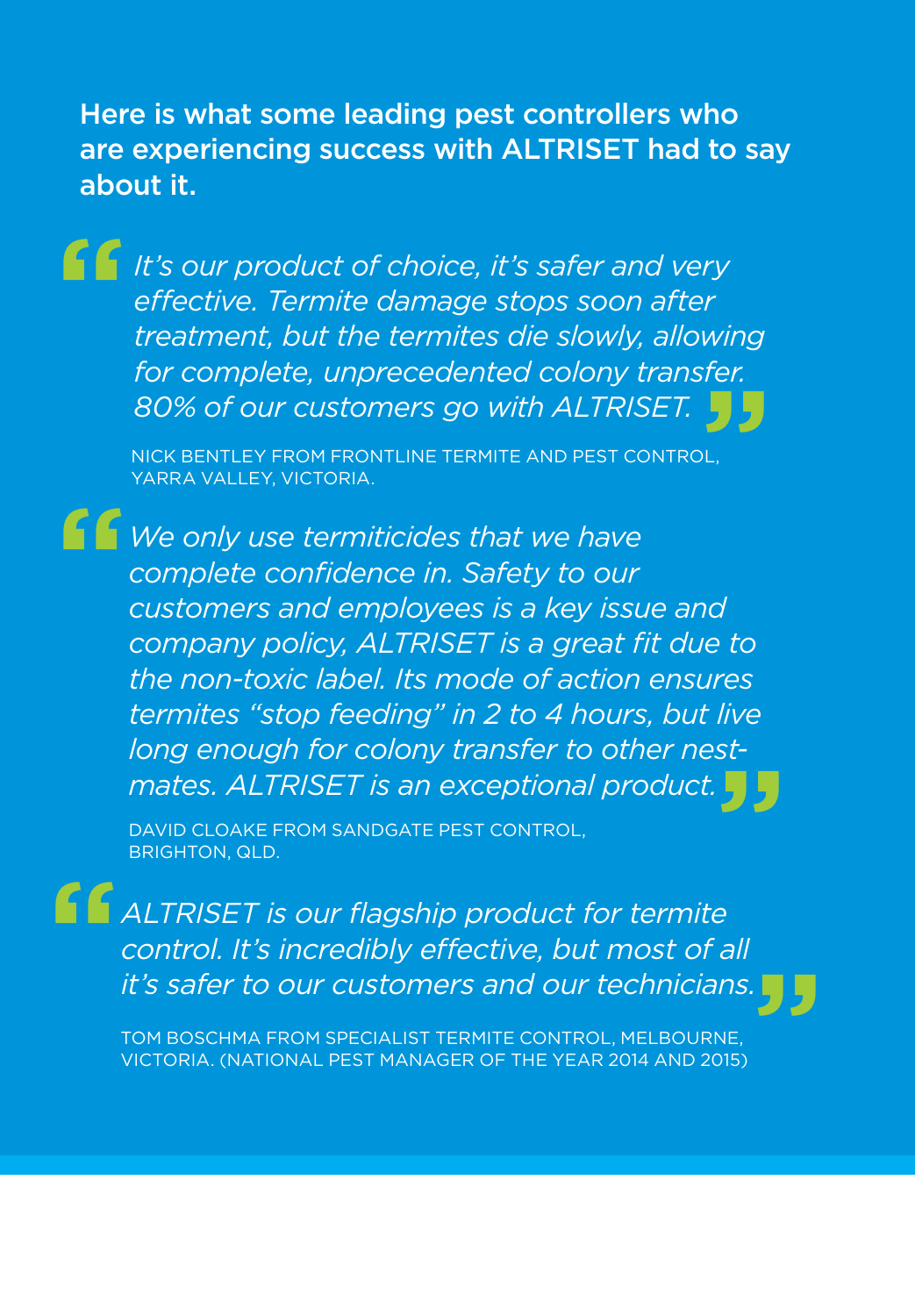Are you using ALTRISET as your preferred termite treatment yet? Many of Australia's leading pest controllers have recognised the benefits of ALTRISET and are growing their businesses with it as their preferred termite product. There are compelling reasons why you should be recommending ALTRISET to your clients:

- ALTRISET is the very latest in termite control chemical technology – combining unprecedented safety with incredibly effective termite killing power
- $\blacktriangleright$  ALTRISET is safer for you and your staff it is exempt from poison scheduling and no PPE is required when applying it
- ALTRISET has proven to be very effective with exceptional results achieved by pest controllers Australia wide
- ALTRISET is very versatile it can be used as a foam, direct treatment, barrier treatment or to complement or replace baiting
- ALTRISET can add real value to your business with its unique combination of features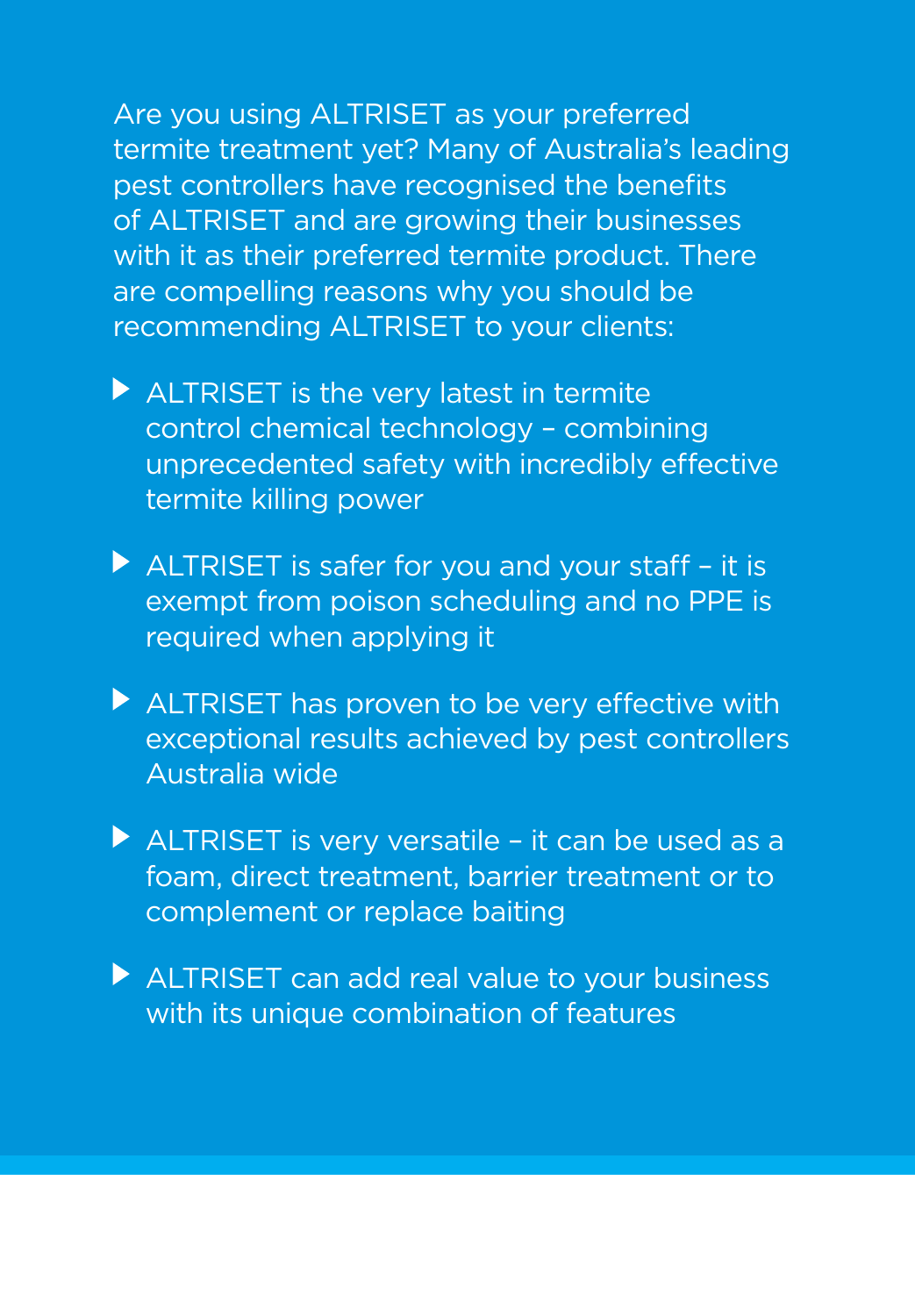### LATEST TECHNOLOGY

ALTRISET represents the latest in liquid chemical termite control technology. No other product can match its incredible combination of safety, effectiveness and versatility. Progressive pest controllers all over Australia are seeing the significant advantages that ALTRISET can provide their businesses.

Don't be left behind using older technology. Whilst older termite chemical treatments may still perform satisfactorily, ALTRISET is the new standard when it comes to safety in combination with effectiveness.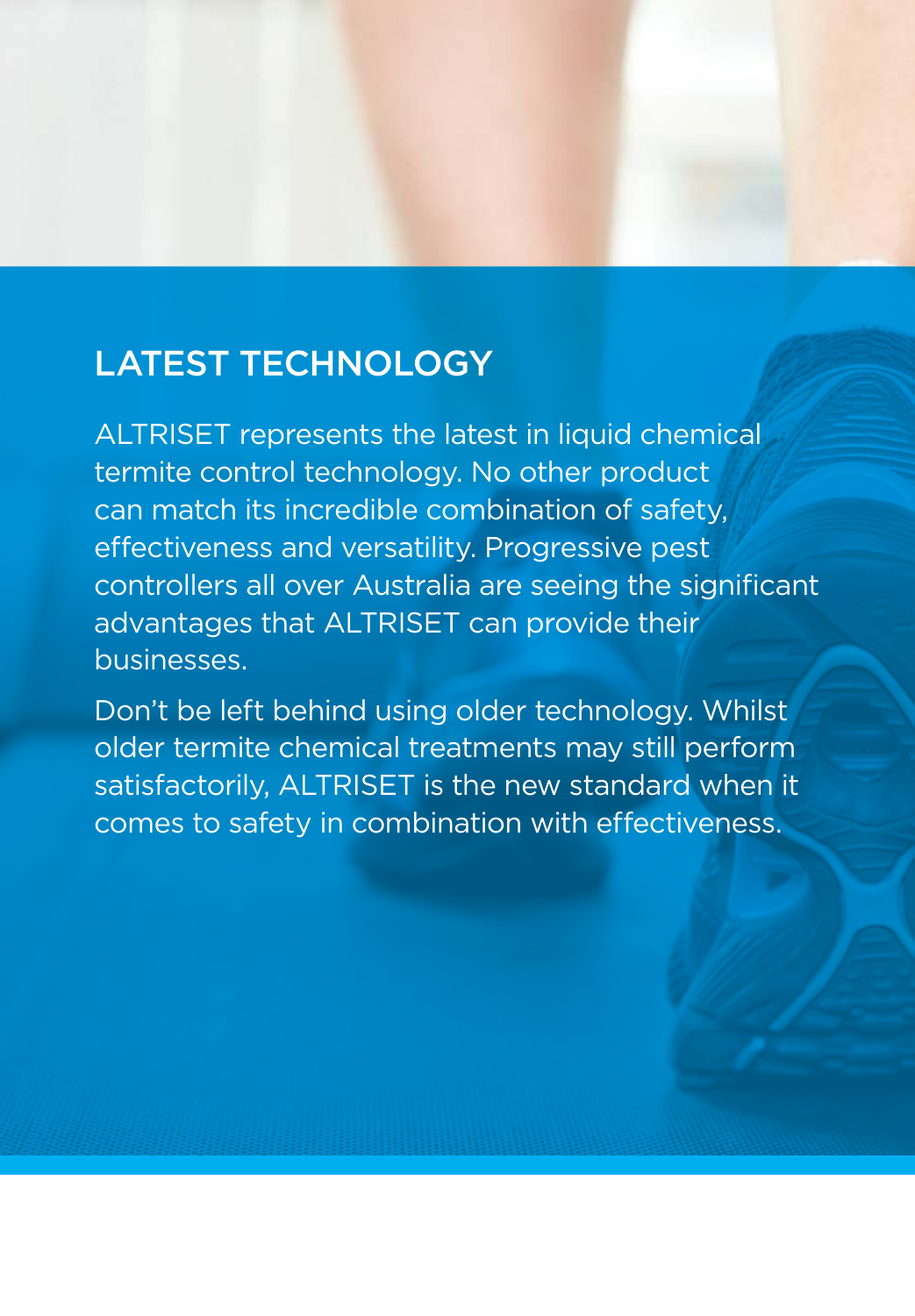### UNPRECEDENTED SAFETY BUT VERY EFFECTIVE

ALTRISET is safer for you but deadly to termites. The targeted, unique mode of action of ALTRISET means it has very low toxicity to mammals, birds, earthworms and even honeybees. Only certain insect muscles are sensitive to and targeted by the active ingredient in ALTRISET, chlorantraniliprole, which is what makes it a safer option.

ALTRISET really is the new benchmark in safety in combination with very effective termite control.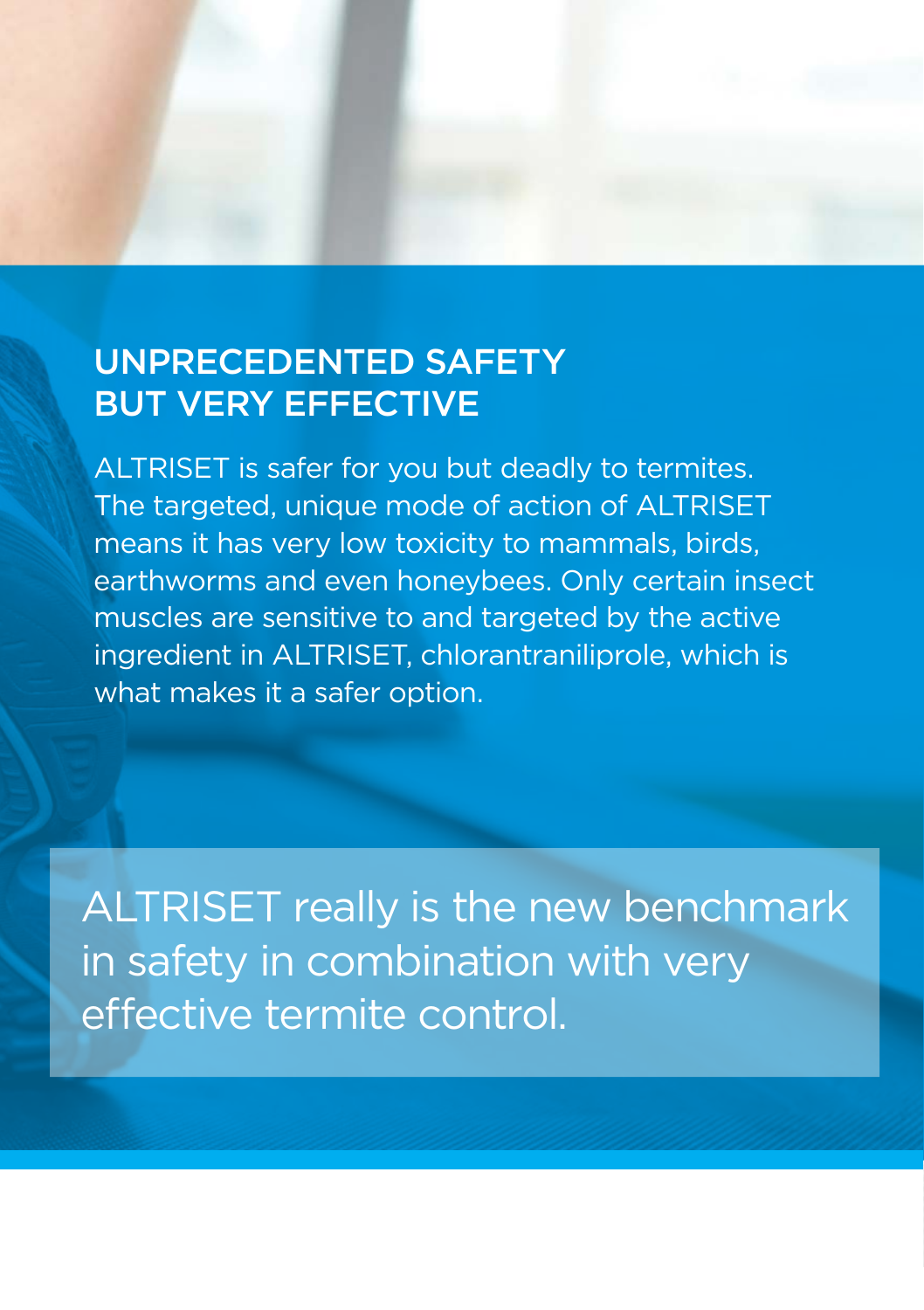### ALTRISET AND BAITS

While baits seem to be a safe alternative to many chemical treatments, they cannot match the unique combination of safety and efficacy of ALTRISET. ALTRISET has been successfully used in sites previously only deemed to be suitable for baiting such as childcare centres, healthcare facilities and even zoos.

It literally is tomorrow's termite solution that's already here.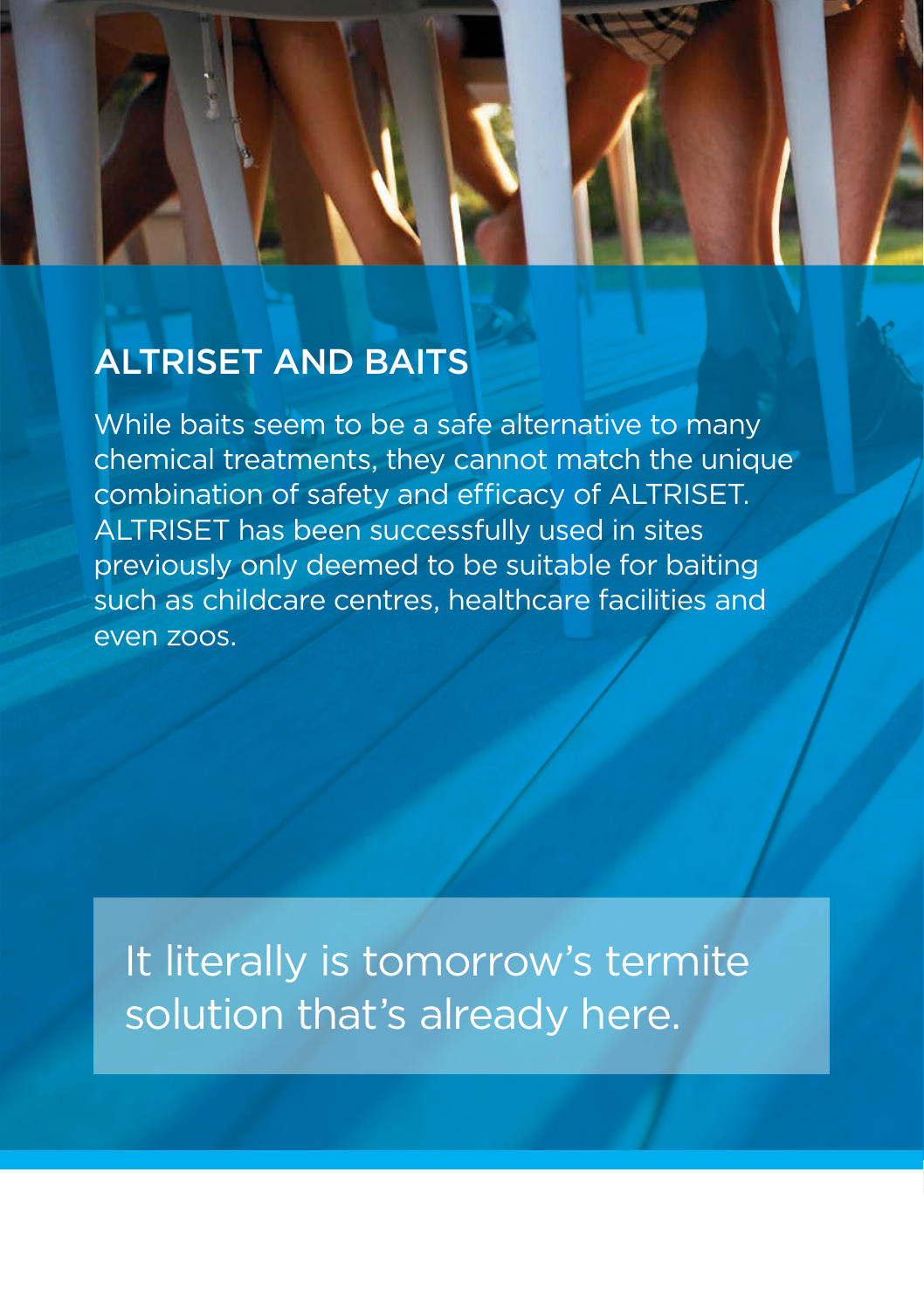ALTRISET is tomorrow's termite control solution that is already here and waiting for you to take advantage of it. ALTRISET is the product your customers want and is the product that can progress not just your business, but the entire pest control industry.

## ONLY A TERMITICIDE AS ADVANCED AS ALTRISET:

- $\triangleright$  Stops termites feeding within hours
- Kills 100% of directly and indirectly exposed termites within 14 days
- Provides superior transfer for colony control
- ▶ Has versatile application options to cover different situations foam, direct treatment, barrier treatment and complement or replace baiting
- Protects homes for many years
- ▶ Is exempt from poison scheduling no use of PPE required to apply it, customers not required to leave their homes
- If is safer for you, your customers, their families and pets but deadly to termites



**syngenta.**